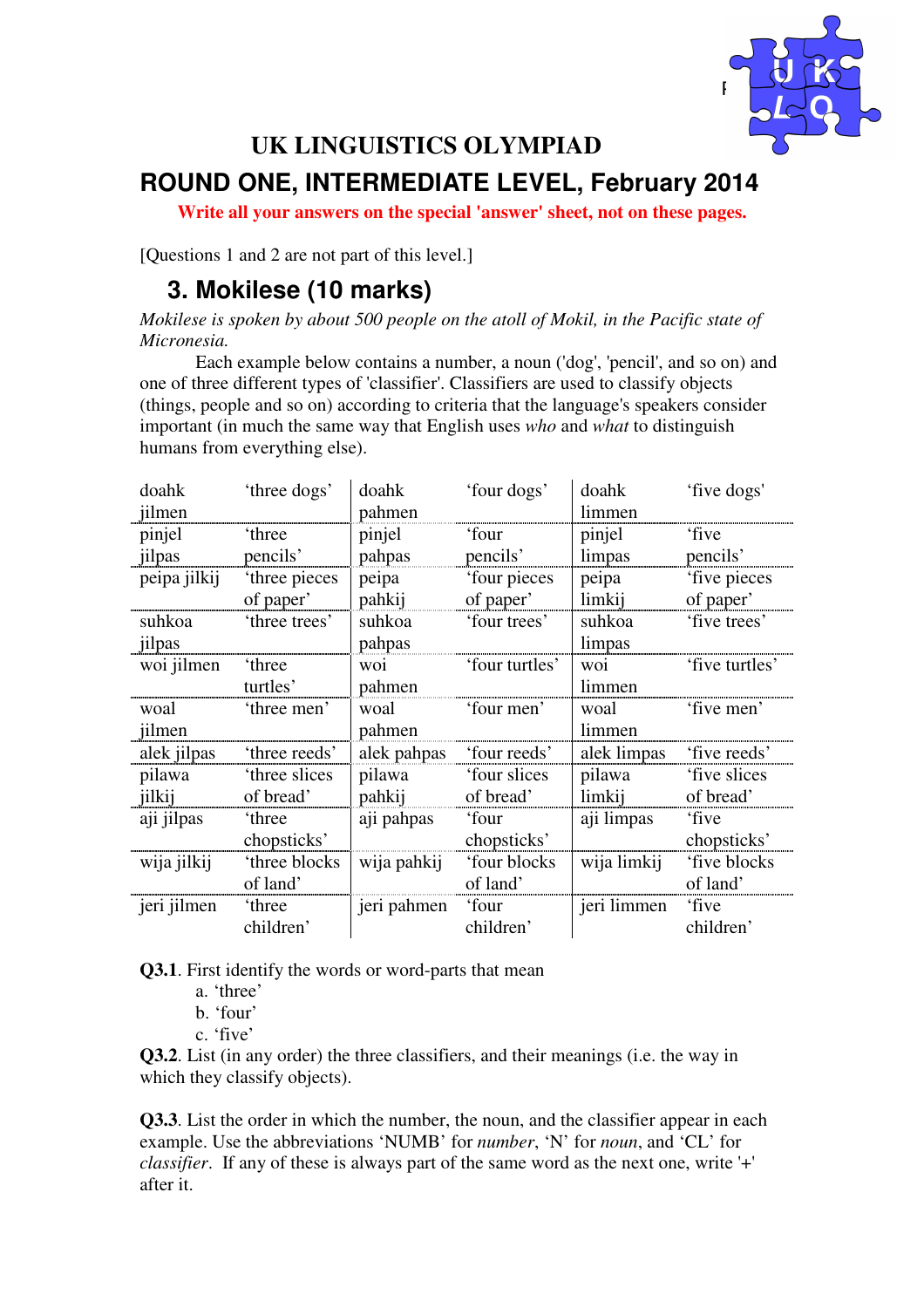## **4. Running speech (10 marks)**

*The modern International Phonetic Alphabet (IPA) dates back to 1888, when the International Phonetic Association created a phonetic alphabet designed so that it would apply in the same way to all languages.* 

 The examples in 1-20 below use the IPA to transcribe short (and rather ordinary) utterances in English as they might sometimes be produced in running speech. In these examples the speaker has a Southern Standard British accent, but the accent itself is not relevant to the task.

- 1. [ hiseɡɡʊdiːvnɪŋtuːmi]
- 2. [ aɪwʊɡɡəʊ]
- $3.$  [ alwod $\theta$  in ks<sup>30</sup>]
- 4. [ ɪtwəzəɡʊbmɔːnɪŋtəɡəʊ]
- 5. [ aɪsɔːwʌmbaɪk]
- 6.  $[$  alwod $\partial$ v $\theta$ o:ts $\partial$
- 7. [ aɪwʊdntel]
- 8. [aIlAykeIkəmb.red]
- 9. [ aɪkɑːŋkɡəʊ]
- $10.$  [  $\sigma$ :lgod $\theta$ inzk $\Lambda$ mtuənend]
- 11. [ ɪtwʊɡkʌmtuənend]
- $12.$  [ hihədw $\Delta n$ **p** $\Theta$ *c*: təvnli]
- 13.  $[aipot \delta \Phi \text{ is } d]$
- 14. [ hisɔːwʌŋkɑːðeə]
- 15.  $[alka:100n]$
- 16. [ ðəsekəndaɪsɔːðəmðeə]
- 17. [ aɪkɑːmbaɪkeɪkðeə]
- 18. [ aɪlʌvmɪŋkkeɪkəndekstɪəstɪpŋmɪns]
- 19. [aIlAybardntawst]
- 20. [ hisɔːðəsekəmbaɪk]

You'll notice the following features of these transcriptions:

- The square brackets indicate that the symbols are part of IPA, not ordinary spellings.
- They don't show boundaries between words.
- They show pronunciation, rather than spelling. For example, the [θ] symbol represents the sound at the beginning of the word *thin*, which is written in normal spelling with the letter sequence 'th'.
- IPA symbols may distinguish more sounds than ordinary spelling does. For instance, the three symbols  $[n]$   $[n]$  and  $[n]$  represent three different sounds. The differences may not be very great, however, and you may not be used to thinking of them as different sounds.

 Sometimes the way we pronounce words in running (normal) speech is different from the way we produce them on their own. For example, although the word *good* is normally pronounced [ɡʊd], in utterance 4 it is pronounced [ɡʊb] and in utterance 10 [qvd]. The changes which may happen are not random, but are determined by the nature of the sound and its context.

**Q4.1**. Utterances 6 and 8 include the words *would* and *bread* respectively. Give the transcriptions of these two words as they appear in these two utterances.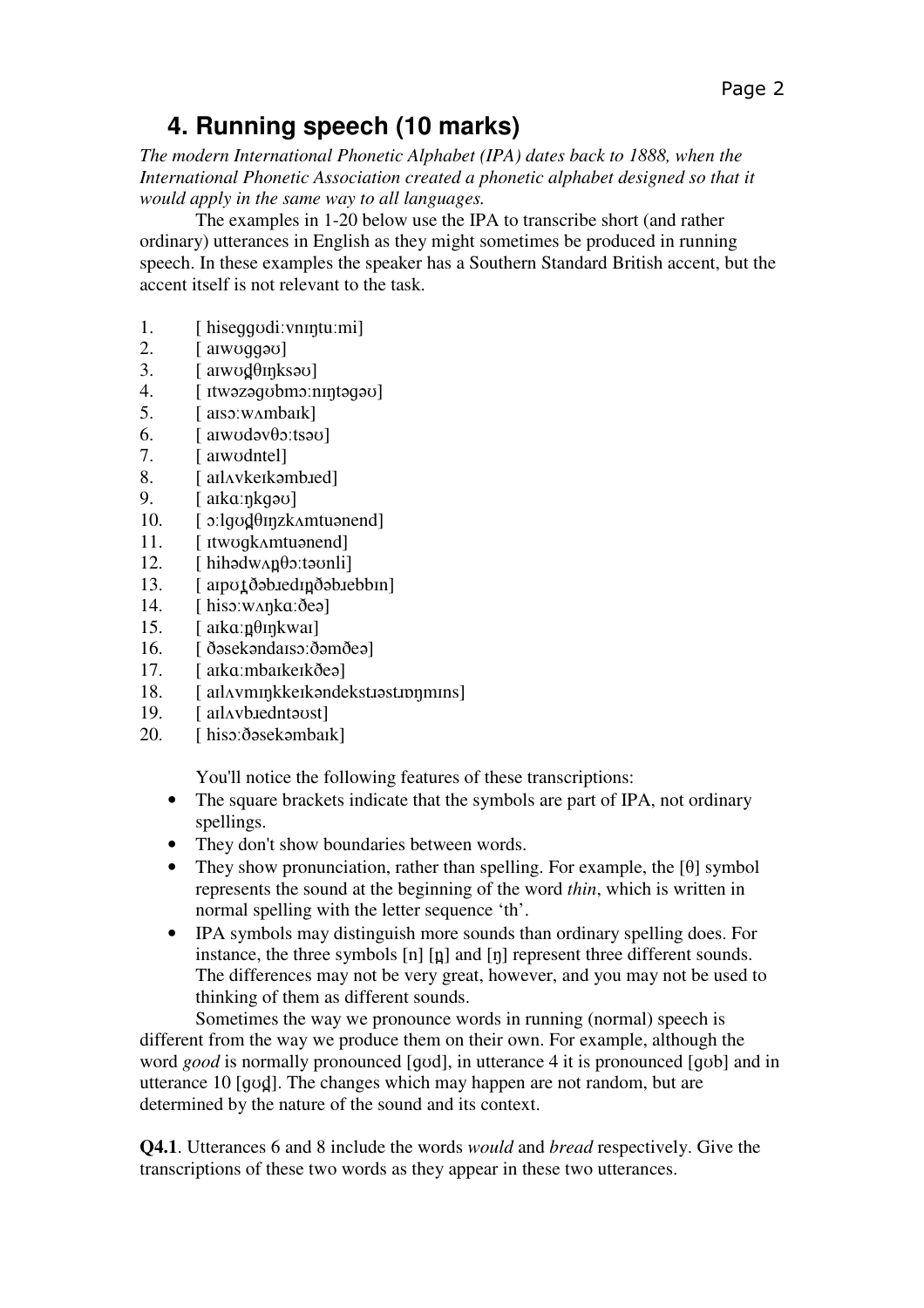**Q4.2**. Find three other examples of *bread* and four other examples of *would*. Give their transcriptions followed by the utterance numbers; for instance, for the word  $\lceil$  qub in utterance 4, you would write:  $\lceil$  qub  $\rceil$  (4)

**Q4.3**. The word *one* is pronounced by this speaker as [wʌn] when said on its own. Find the three examples of this word in the data above and give the transcriptions and utterance numbers as in Q4.2.

**Q4.4**. The following words appear at least twice in the data above:

- a. second
- b. mint (or mints)
- c. can't
- d. and

Find two instances of each of these words and identify them as in Q4.2. For each word, also transcribe the word as it would be said by this speaker on its own.

**Q4.5**. What do you think the following two phrases are? Write them in ordinary spelling.

- a. [ b.iebmb^ta ]
- b. [ aɪwʊɡŋkeə ]

#### **5. Turkish (15 marks)**

*Turkish is spoken by about 63 million people, of whom most live in Turkey but about 100,000 live in the UK. It is a non-Indoeuropean language, so it is unrelated to English but related to languages of Central Asia such as Azeri and Uzbek.*.

 Turkish words are built up by adding one or more endings to a root word; the vowels in most word endings vary depending on the vowels in the root word ("vowel harmony"), as you will see in the following examples. Here are some sentences in Turkish, with their English translations.

| 1. Arkadaşlarım şehirde mutlu         | My friends [are] happy in [the] city. |  |  |
|---------------------------------------|---------------------------------------|--|--|
| 2. Baban İstanbul'u seviyor mu?       | Does your father like Istanbul?       |  |  |
| 3. Fakirler Van'dan İstanbul'a gelmek | Poor [people] want to come from [the  |  |  |
| istiyor                               | city of] Van to Istanbul.             |  |  |
| 4. İstanbul en büyük şehir            | Istanbul [is the] biggest city.       |  |  |
| 5. Eve geliyorlar                     | They come home.                       |  |  |
| 6. Babam "Merhaba! Gel, arkadaşımız   | My father says "Hello! Come [and] be  |  |  |
| ol", diyor                            | our friend".                          |  |  |
| 7. Evimizde büyük pencereler var      | There are big windows in our house.   |  |  |
| 8. Pencereden atlıyoruz               | We jump from [the] window.            |  |  |
| 9. Ev almak mi istiyorsun?            | Do you want to buy [a] house?         |  |  |

**Notes** 

- The Turkish letters "ş", "ç" and "i" are pronounced like English "sh", "ch" and the "a" in "above".
- The letters i and i represent different vowels.
- The letter "ğ" is usually silent (like the "gh" in "although").
- Square brackets [ ] enclose English words that are not directly translated.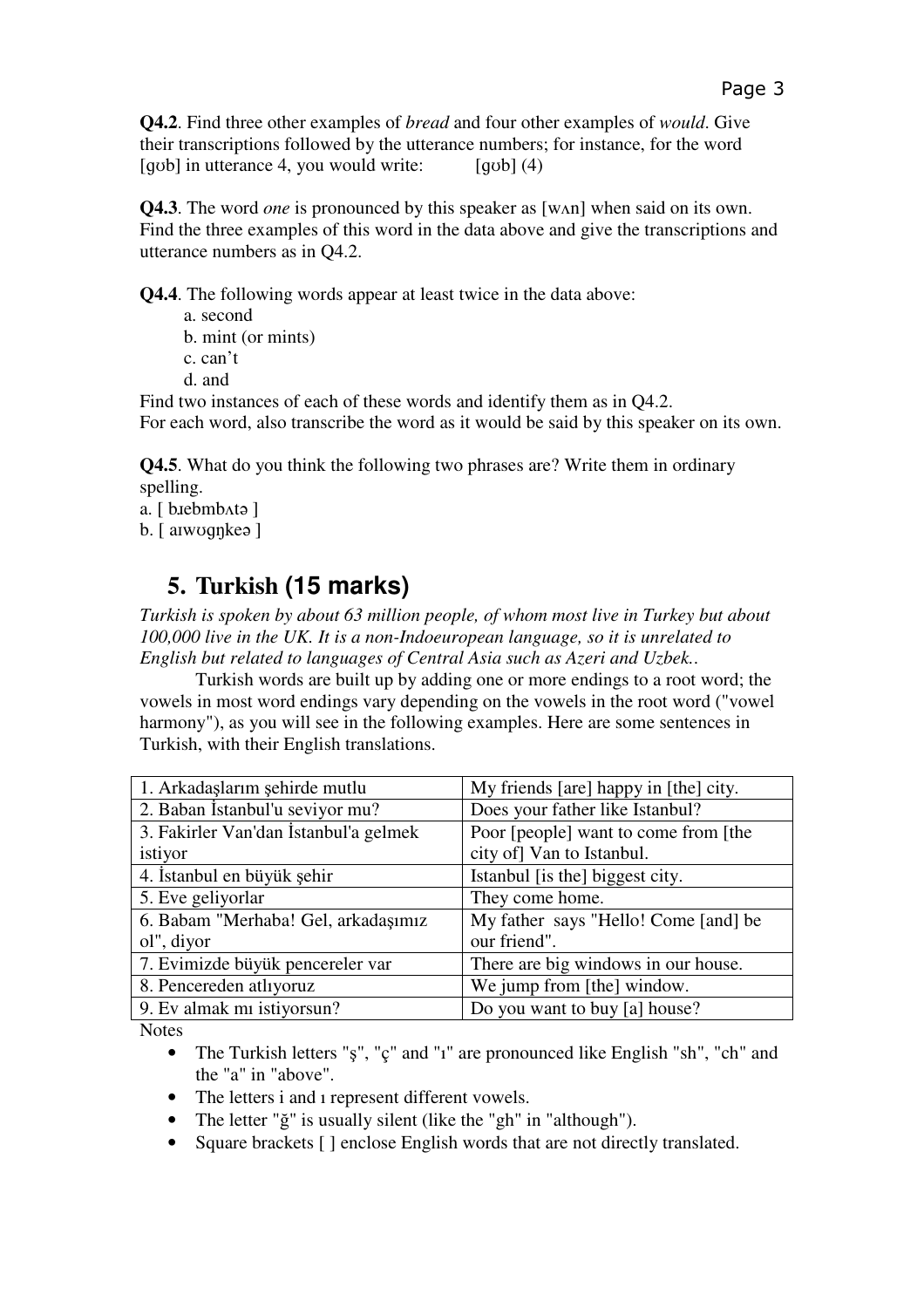Q5.1. How would you translate the following into English?

- a. Baban mutlu mu?
- b. "Şehrimize gel" diyoruz.
- c. Arkadaşım doktor olmak istiyor.
- d. Fakir evimi seviyorlar mı?
- e. İstanbul'dan mı geliyorsun?

**Q5.2.** The following examples introduce a new pattern. What do you think these examples mean?

- a. Geldiğimde "merhaba" diyorlar.
- b. Baban geldiğimizden mutlu mu?
- c. Fakir olduğunu diyorlar.
- d. Aldığın ev büyük mü?
- e. En mutlu olduğum şehir, Van.
- f. Fakir olduğumuz halde mutluyuz.

### **6. Kairak Verbs (15 marks)**

*Kairak is spoken by about 750 people on the New Guinea Islands, off the Papua New Guinea mainland. It is a member of the Baining (Papuan) language family.* 

 Kairak verbs follow one of three patterns, depending on which verb type they belong to:

| Type 1    |                 | Type 2   |            | Type 3  |                  |
|-----------|-----------------|----------|------------|---------|------------------|
| tsup      | 'to smoke'      | vam      | 'to swing' | tet     | 'to go'          |
| tsek      | 'to raise, pull | monek    | to cook'   | ten     | 'to come'        |
|           | up'             |          |            |         |                  |
| tnes      | 'to dig'        | samen    | to speak   | ton     | 'to go inside'   |
|           |                 |          | out'       |         |                  |
| tvestemna | 'to meet'       | velen    | 'to kill'  | dudebet | to set fire to a |
|           |                 |          |            |         | bush'            |
| tkur      | 'to show'       | menatem  | 'to sleep' |         |                  |
| tsiqut    | 'to try'        | senanbet | 'to ask'   |         |                  |
| tpes      | to hold         |          |            |         |                  |

The data on the next page (slightly simplified) illustrate how Kairak speakers express the past, present, and future tenses with different types of verbs. Your job is to identify the patterns involved, then answer the questions below. Notes:

- 1/2/3 indicate 1st, 2nd and 3rd person; 'sg' is singular, 'pl' is plural, 'du' is dual, i.e. when two people are involved (translated here as 'both').
- Kairak distinguishes masculine ('m') and feminine ('f'), and also human vs non-human.

For example, the '1sg present' for a verb meaning 'to smoke' means 'I smoke', and the '3pl future' of the same verb means 'they will smoke'.

• *e* is a low central vowel sound a bit like the 'u' in (southern British English) 'cup';  $\eta$  represents the 'ng' in 'sing';  $\eta$  represents the 'ny' sequence in 'canyon'.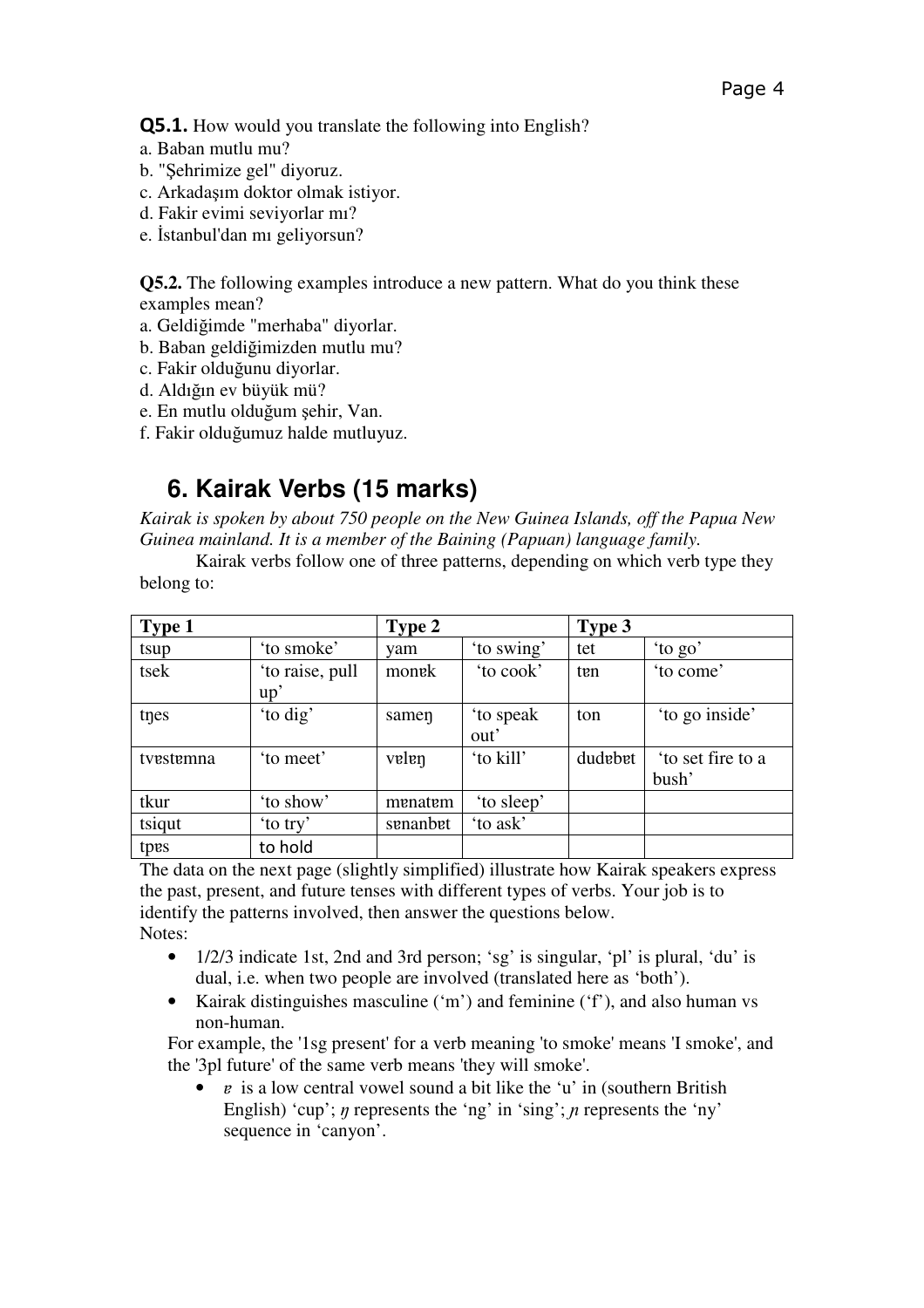|                 | present                 | future                 | past             |
|-----------------|-------------------------|------------------------|------------------|
|                 | Type 1: tsup 'to smoke' |                        |                  |
| 1sg             | nut sup                 | nu sup                 | na sup           |
| $2$ sg          | nit sup                 | ni sup                 | na sup           |
| 3sg m           | ket sup                 | ke sup                 | ka sup           |
| 3sgf<br>1du     | yit sup<br>unit sup     | yi sup<br>uni sup      | ya sup<br>un sup |
|                 |                         |                        |                  |
| 2du/<br>3du     | anit sup                | ani sup                | an sup           |
| 1pl             | urit sup                | uri sup                | ut sup           |
| 2 <sub>pl</sub> | nenit sup               | neni sup               | neni sup         |
| 3pl             | rit sup                 | ri sup                 | ra sup           |
| 3pl non-human   | nerit sup               | neri sup               | neri sup         |
|                 |                         | Type 2: yam 'to swing' |                  |
| 1sg             | nu yam                  | nu yam                 | na yam           |
| $2$ sg          | ni yam                  | ni yam                 | na yam           |
| 3sg m           | ke yam                  | ke yam                 | ka yam           |
| 3sgf            | yi yam                  | yi yam                 | ya yam           |
| 1du             | uni yam                 | uni yam                | un yam           |
| 2du/<br>3du     | ani yam                 | ani yam                | an yam           |
| 1pl             | uri yam                 | uri yam                | ut yam           |
| 2 <sub>pl</sub> | neni yam                | neni yam               | nen yam          |
| 3pl             | ri yam                  | ri yam                 | ra yam           |
| 3pl non-human   | neri yam                | neri yam               | ne yam           |
|                 | Type 3: tet 'to go'     |                        |                  |
| 1 <sub>sg</sub> | na tet                  | na ret                 | na met           |
| 2sg             | na tet                  | na ret                 | na met           |
| 3sg m           | ka tet                  | ka ret                 | ka met           |
| 3sgf            | ya tet                  | ya ret                 | ya met           |
| 1du             | un tet                  | un ret                 | un met           |
| 2du/3du         | an tet                  | an ret                 | an met           |
| 1pl             | ut tet                  | ut ret                 | ut met           |
| 2 <sub>pl</sub> | neni tet                | neni ret               | neni met         |
| 3pl             | ra tet                  | ra ret                 | ra met           |
| 3pl non-human   | neri tet                | neri ret               | neri met         |

**Q6.1**. Translate the following into Kairak.

- a. I tried
- b. They both dig
- c. We cooked
- d. They [the dogs] will kill
- e. You (sg.) sleep
- f. He came
- g. You (pl.) will go inside
- h. She sets fire to a bush